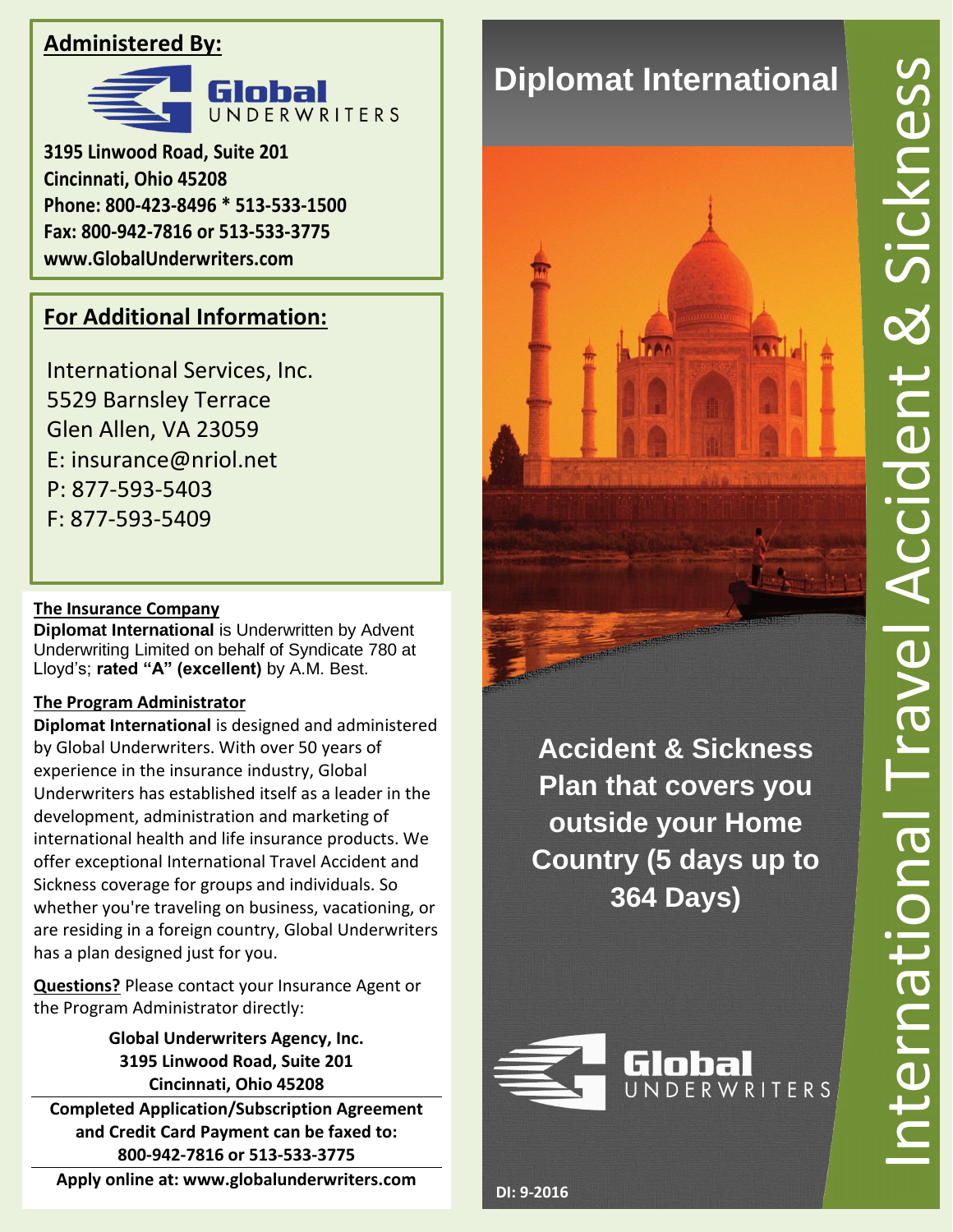### **Quick Glance Benefits Summary:**

**Maximum: Plan A** - \$50,000, **Plan B** - \$100,000, **Plan C** - \$250,000, **Plan D** - \$500, 000, **Plan E** - \$1,000,000; Persons age 70 – 79 are eligible for plans A and B; Persons age 80+ are eligible for a maximum benefit of \$20,000.

**Deductible Choices:** \$0, \$50, \$100, \$250, \$500, \$1,000, \$2,500, \$5,000 per person/plan period

**Co-Insurance**: After you pay your selected deductible this plan will pay 100% of Covered Expenses outside your Home Country up to the selected plan maximum.

#### **Pre-Existing Condition Exclusion:** 12 Months prior to the start date of coverage

**Emergency Medical Evacuation and Repatriation:** \$500,000

**Return of Mortal Remains:** \$50,000

**Emergency Medical Reunion:** \$50,000

**Return of Minor Child:** \$50,000

**Interruption of Trip:** \$5,000

**Loss of Baggage:** \$50 per article; up to a maximum of \$250

### **Emergency Dental Treatment:** \$100

### **Accidental Death and Dismemberment:**

\$25,000 (Enhanced Benefit Amounts available) with paralysis and coma, seat belt and airbag, felonious assault and home alteration and vehicle modification benefits.

### **In-Hospital Indemnity (US Citizens only):** \$100

per day to a maximum of 10 days

### **Unexpected Recurrence of a Pre-existing**

**Condition (US Citizens only):** up to \$20,000; (\$2,500 for age 65 and older)

### **Optional Plan Enhancements:**

- **Athletic & Hazardous Activity Benefit**
- **Home Country Coverage**
- **War Risk Coverage** Available, call for a quote.

### **Political and Natural Disaster Evacuation:** \$50,000

#### **Why Purchase International Accident & Sickness Insurance?** *Who should purchase The Diplomat International?*

Travel insurance designed for U.S. Citizens traveling outside the United States or Non-U.S. Citizens traveling outside their home country, with no travel to the United States. This valuable travel protection is ideal for students, business and leisure travelers, study abroad, international exchange students, tourists, holiday travelers, and church or missionary travelers.

*Why do you need international travel insurance?*

**Problem for U.S. Travelers**: Most group and individual health plans sold in the United States provide limited coverage while traveling overseas. PPO's do not extend their network's abroad, so any difference in billing expenses or claims will become your responsibility. Medicare provides NO coverage outside the U.S. (see U.S. Passport for details).

**Problem for Non - U.S. Citizens**: Nationalized or government sponsored health plans rarely provide adequate medical coverage for illnesses or injuries sustained while traveling outside your home country. Extreme sports, hazardous activities, emergency medical air evacuation and repatriation are usually not covered under nationalized health insurance schemes.

**This brochure is meant to be a brief summary of the plan features only for the Diplomat International Plan and does not cover all the terms, conditions and limitations of the Plan Document. If there is any conflict between this brochure and the Plan Document, the Plan Document will govern in all cases. Benefits and plan costs are subject to change. (The Plan Document can be viewed at www.globalunderwriters.com)**

**Eligibility:** The **Diplomat International** provides Accident and Sickness Medical Coverage and Accidental Death and Dismemberment benefits to Individuals while traveling outside their Home Country, but not to the United States. Coverage is available for **you**, a second adult, unmarried dependent Children, or Children traveling alone. Travel assistance services are also available.

*Home Country* is defined as: the country where an eligible person(s) has his/her fixed and permanent home establishment and to which he/she has the intention of returning.

**Period of Coverage:** The minimum period of coverage that can be purchased is 5 days, the maximum is 364 days.

**Effective Date:** A Person will become a Plan Participant under the Plan Document, provided proper premium payment is made, on the latest of:

1) The date the Company receives a completed application or enrollment form; or

2) The moment Plan Participant exits their Home Country airspace; or

3) The Date the Company approves the Application; or

4) The Date requested by the Plan Participant.

**Termination Date:** Insurance for a Plan Participant will end on the earliest of:

1) The date Plan Participant is no longer in an Eligible Class; or

2) The date the Plan Participant returns to his or her Home

Country unless otherwise covered under the Plan Document; or; 3) The expiration of 364 days from the Effective Date of Coverage; or

4) The date shown on the Schedule of Insurance issued by the Company.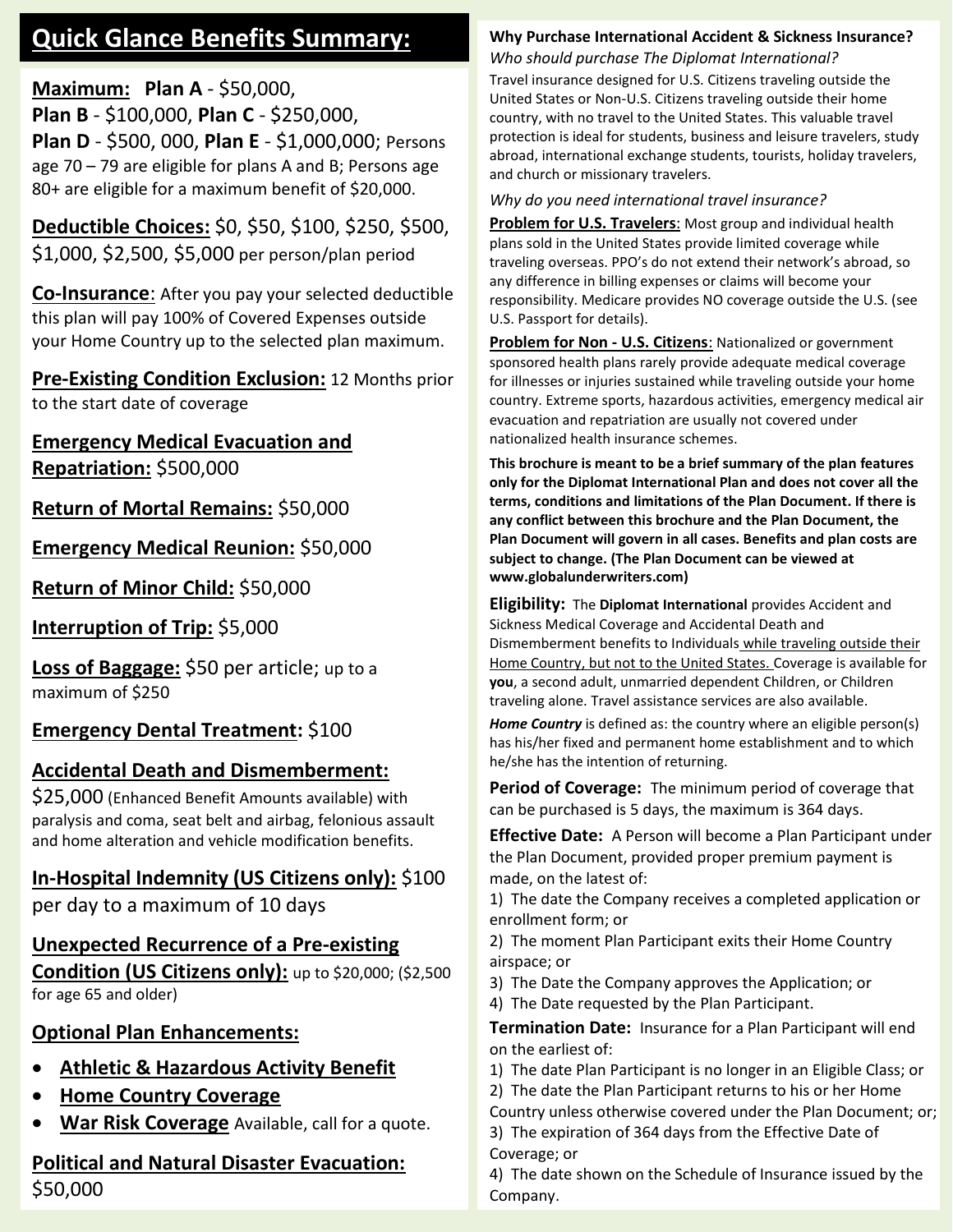The **Diplomat International** plan was designed mainly to provide accident & sickness and evacuation coverage for US residents traveling outside the USA. It is also available to non-US residents traveling outside their home country (e.g. Canadian citizen traveling to the EU or a South African going to Australia).

#### **Description of Coverage**

All plan cost and benefits will be paid in U.S. dollars. We will pay Usual and Customary charges for Covered Expenses incurred during your travel. Benefits in excess of your chosen deductible and co-insurance, up to the selected Medical Maximum will be considered for payment. The initial Treatment of an Injury or Illness must occur within 30 days of the date of Injury or onset of Illness.

#### **Covered Expenses**

Only such Expenses that are specifically enumerated in the following list of charges that are incurred for the medical care and supplies which are: (a) necessary and customary; (b) prescribed by a Physician for the therapeutic treatment of a disablement; (c) are not excluded under the plan; (d) are not more than the Usual and Customary charges (as determined by the Company); and **(e) are incurred within: i) 365 days for US Citizens; or ii) 180 days for Non US Citizens from the date of the disablement will be considered.** 

1) Expenses made by a Hospital for room and board, floor nursing and other services, including Expenses for professional services, except personal services of a nonmedical nature, provided, however, that Expenses do not exceed the Hospital's average charge for semi-private room and board accommodation.2) Charges made for Intensive Care or Coronary Care charges and nursing services; 3) Expenses made for diagnosis, Treatment and surgery by a Physician. 4) Charges made for an operating room. 5) Charges made for Outpatient Treatment, same as any other Treatment covered on an Inpatient basis. This includes ambulatory Surgical centers, Physician's Outpatient visits/examinations, clinic care, and Surgical opinion consultations.6) Expenses made for administration of anesthetics. 7) Expenses for medication, x-ray services, laboratory tests and services, the use of radium and radio-active isotopes, oxygen, blood transfusions, iron lungs, and medical Treatment. 8) Expenses for physiotherapy, if recommended by a Physician, for the Treatment of a specific Disablement and administered by a licensed physiotherapist; With regards to chiropractic care, eligible charges up to \$50.00 per visit, with a maximum of 10 visits.

9) Dressings, drugs, and medicines that can only be obtained upon written prescription of a Physician. 10) Hotel room charge, when the insured, otherwise necessarily confined in a Hospital, shall be under the care of a duly qualified Physician in a hotel room owing to the unavailability of a Hospital room by reason of capacity or distance or to any other circumstances beyond the control of the insured; The charges enumerated above shall in no event include any amount in excess of the Usual and Customary charges (as determined by the Company). To determine if Expenses are Usual and Customary, the Company will consider the following: the medical care or supplies usually given and the fees usually accepted for like cases in the area. "Area" means a region large enough to get a cross section of providers or medical care or supplies. All Expenses are deemed to be incurred on the date such service is received.

#### **Emergency Dental Treatment**

Benefits are paid for Usual and Customary Expense **up to \$100** for the emergency Treatment for the relief of pain to natural teeth.

#### **Emergency Medical Evacuation and Repatriation**

Benefits are paid for Covered Expense incurred **up to \$500,000**, for any covered Injury or Illness commencing during the Period of Coverage that result in a Medically Necessary Emergency Medical Evacuation or Repatriation. The decision for an Emergency Medical Evacuation or Repatriation must be pre-approved and arranged by the Assistance Company in consultation with Your local attending Physician. Emergency Medical Evacuation or Repatriation means: a) Your medical condition warrants immediate transportation from the place where You are located (due to inadequate medical facilities) to the nearest adequate medical facility where medical Treatment can be obtained; b) After being treated at a local medical facility, Your medical condition warrants transportation with a qualified medical attendant to Your Home Country to obtain further medical Treatment or to recover; c) Both a. and b. above. Non-Emergency use of special transportation is excluded from this plan.

#### **Return of Mortal Remains**

If You should die, Benefits will be paid for Expenses incurred **up to \$50,000** to return Your remains to Your Home Country. All Covered Expense in connection with a Return of Mortal Remains or Cremation must be preapproved and arranged by the Assistance Company.

#### **Return of Minor Child(ren)**

The Plan will pay for these services **up to a maximum of \$50,000** provided all transportation and services are preapproved and arranged by the Assistance Company. Meals and lodging are your responsibility.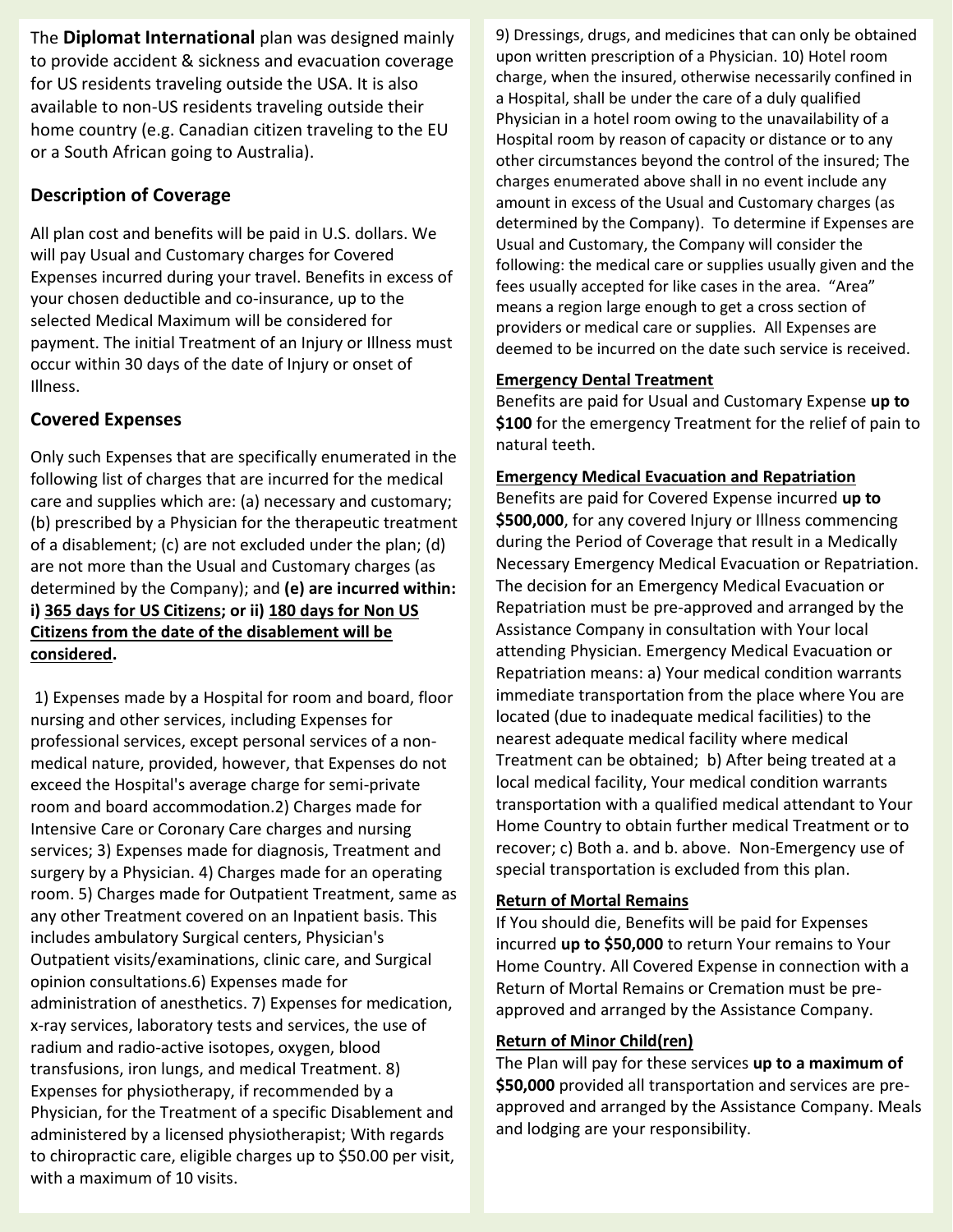#### **Emergency Medical Reunion**

When it is determined that it is necessary and prudent for You to have an Emergency Medical Evacuation or Repatriation, we will arrange to bring an individual of Your choice, from Your current Home Country, to be at Your side while You are hospitalized and then accompany You during Your return to Your current Home Country. Benefits will be paid **up to \$50,000** for reasonable travel and accommodation Expense up to a maximum of 10 days, as pre-approved and arranged by the Assistance Company.

#### **In Hospital Indemnity (US Citizens only)**

If You are a US citizen, traveling outside of the US, and confined to a Hospital as a registered Inpatient as the result of an Illness or Injury that is covered under this Plan, this plan will pay **benefits up to \$100 per day** of confinement up to a **maximum of 10 days** to the covered Insured.

#### **Interruption of Trip**

If Your trip is interrupted due to one of the following reasons: 1) Death of an Immediate Family Member; 2) Serious damage to Your principal residence from fire, flood or similar Natural Disaster (tornado, earthquake, hurricane, etc.). **Benefits will be paid up to \$5,000** for the expense of economy return travel ticket to return you to your area of principal residence.

#### **Political and Natural Disaster Evacuation**

Coverage is provided for Political and Natural Disaster situations that arise after your arrival in the host country **up to \$50,000** if the Insured requires emergency evacuation, which places him/her in Imminent Bodily Harm or due to a Natural Disaster, which makes his/her location Uninhabitable. The Assistance Company shall arrange, and the plan will pay for Insured's transportation to the nearest safe location. If evacuation becomes impractical due to hostile or dangerous conditions, the Assistance Company will maintain contact with and advise the Insured until evacuation becomes viable or the Natural Disaster situation has been resolved. Should commercial flights be available, but transportation to the airport will place the Participant in Imminent Bodily Harm, the Assistance Company shall arrange and pay for his/her secure transport to the airport. No benefit shall be payable if there is a travel warning in effect within 60 days prior to the insured person's date of arrival in the host country. The Assistance Company must make all arrangements for the Insured. Services rendered without the Assistance Company's coordination and approval is not covered. No claims for reimbursement will be accepted. Expenses for non-emergency transportation are the responsibility of the Participant.

#### **Loss of Baggage**

This plan will reimburse You for loss, theft, or damage to Your baggage or personal effects, checked with a Common Carrier. This plan is secondary to any coverage provided by a Common Carrier and all other valid and collective insurance. **\$50 per article, to a maximum of \$250**.

#### **Unexpected Recurrence of a Pre-existing Condition (US Citizens Only)**

The plan shall pay up to a maximum of \$20,000 (\$2,500 for age 65 and older) of Covered Expenses incurred from a sudden and unforeseen recurrence of a Pre-existing Condition. This does not include coverage for known, scheduled, required or expected medical care, drugs, or treatments existent or necessary prior to the Insured Person's effective date of coverage. Only such Medical Expenses which are incurred within 30 days from the date of recurrence of Illness, and which are not excluded will be considered Covered Expenses under this benefit. Note: This benefit is not available to Non-US citizens.

#### **Accidental Death and Dismemberment (AD&D)**

If within 365 days after the date of a **Covered Accident**, the Insured Person's **Injury** results in death or dismemberment, this Plan provides the following benefits for loss of:

| <b>Description of Loss</b>               | Indemnity            |
|------------------------------------------|----------------------|
| Life:                                    | 100% of              |
|                                          | <b>Principal Sum</b> |
| Both Hands or Both Feet or Sight of Both |                      |
| Eyes or One Hand and One Foot or Either  | 100% of              |
| Hand or Foot and Sight of One Eye:       | <b>Principal Sum</b> |
| Speech and Hearing in both Ears:         | 100% of              |
|                                          | <b>Principal Sum</b> |
| Speech or Hearing in both Ears:          | 50% of               |
|                                          | <b>Principal Sum</b> |
| Either Hand or Foot or Sight of One Eye: | 50% of               |
|                                          | <b>Principal Sum</b> |
| Thumb and index finger of same hand:     | 25% of               |
|                                          | <b>Principal Sum</b> |

#### **The amount of the Principal Sum is \$25,000. If the Enhanced AD&D Benefit purchased, the \$25,000 is included in the total benefit amount.**

*AD&D Disclaimer:* The maximum AD&D benefit for all of our Diplomat Series of Products is \$1 million of coverage, \$25,000 if under 18 years of age. (Diplomat Series means: Diplomat America, International, and Long Term (LT)).

**Disappearance -** If the body of an Insured Person has not been found within one year of the disappearance, forced landing, stranding, sinking, or wrecking of a conveyance in which such person was an occupant, then such Person shall have suffered loss of life within the meaning of the plan.

**Paralysis Benefit -** If a Covered Accident renders an Insured Person Paralyzed within 365 days of the date of the Covered Accident that caused the Injury, in any one of the types of paralysis specified below:

| Type of Paralysis (Loss) | Indemnity |
|--------------------------|-----------|
|                          |           |
|                          |           |
|                          |           |
|                          |           |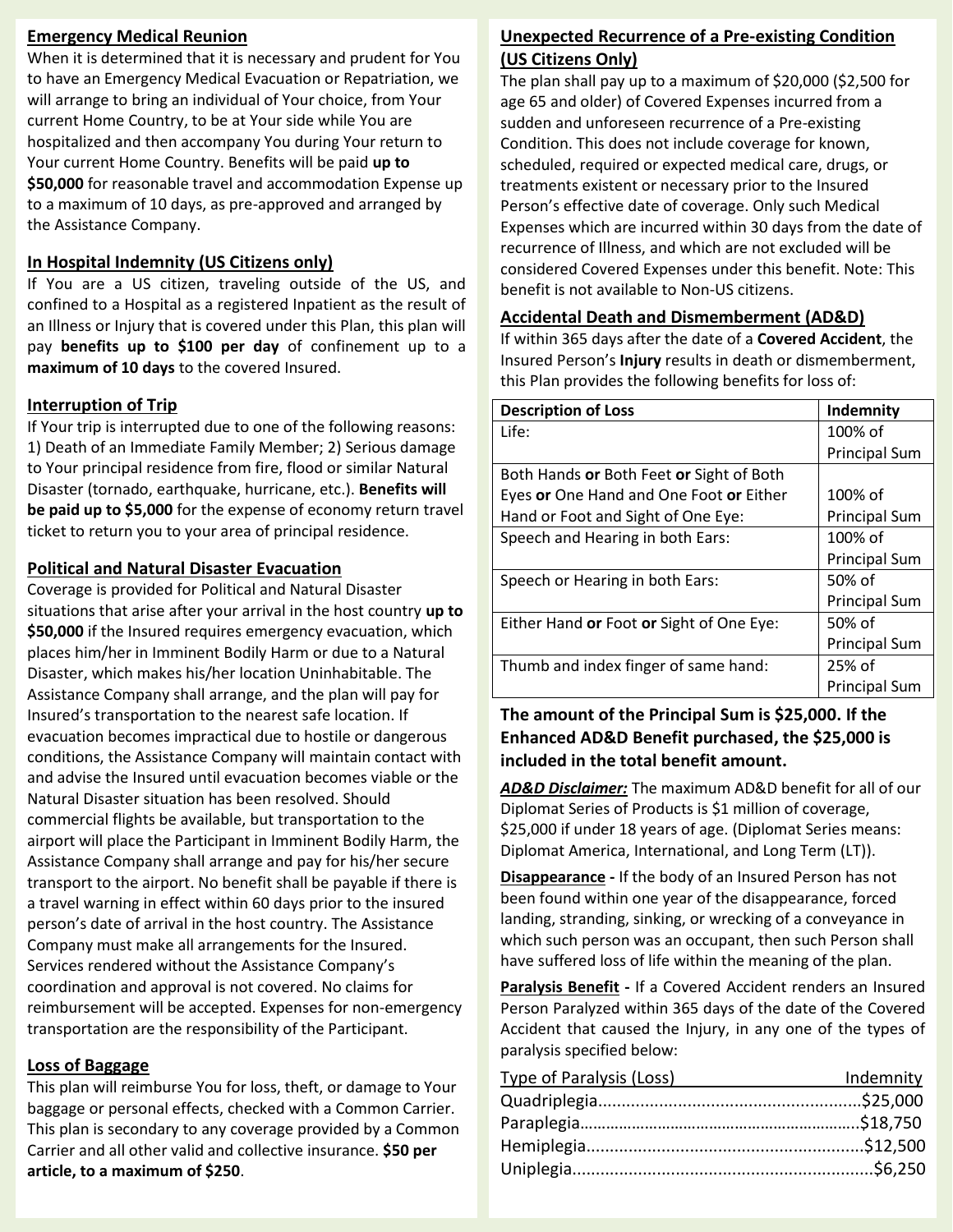**Coma Benefit -** If a covered Injury renders an Insured Person Comatose within 90 days of the date of the accident that caused the Injury, and if the Coma continues for a period of 30 consecutive days, The Company will pay a monthly benefit of \$250. No benefit is provided for the first 30 days of the Coma. The benefit is payable monthly as long as the Insured remains Comatose due to that Injury, but ceases on the earliest of: 1) the date the insured ceases to be Comatose due to the Injury; 2) the date the Insured dies; 3) the date the total amount of monthly Coma Benefit paid for all Injuries caused by the same accident equals \$25,000.

**Seat Belt and Airbag Benefit** - The Company will pay a \$25,000 benefit when the Insured Person suffers accidental death such that an Accidental Death benefit is payable under the plan and the accident causing death occurs while the Insured Person is operating, or riding as a passenger in an Automobile if: 1) You are wearing a properly fastened seat belt, properly installed by a factory authorized dealer; and 2) You were positioned in a seat protected by a properly functioning Supplemental Restraint System, properly installed by a factory authorized dealer that inflates on impact. This benefit is in addition to any other Expenses of the program. **Felonious Assault Benefit** - The Company will pay a \$25,000 benefit when an Insured Person suffers one or more losses for which benefits are payable under the Accidental Death & Dismemberment Benefit or Coma Benefit provided by the plan as a result of a Felonious Assault. Only one benefit is payable for all losses as a result of the same Felonious Assault. This benefit is in addition to any other Expenses of the program.

**Home Alteration and Vehicle Modification** - The Company will pay Covered Home Alteration and Vehicle Modification Expenses that are incurred within one year after the date of the accident causing such loss(es), up to a maximum of \$2,500 for all such losses caused by the same accident.

#### **WORLDWIDE ASSISTANCE SERVICES**

**(This is an additional benefit not underwritten by Advent) After you enroll in the Diplomat International you are eligible to use any of the assistance services provided by On Call International.** 

- **- Available 24 hours / 7 days a week**
- **- Assistance with emergency Medical Evacuations and Repatriations**
- **- Emergency Travel Assistance Services**
- **- Referrals to Medical and Dental Providers Worldwide**
- **- Multilingual personnel**
- **- Doctors and nurses on staff**

**Exclusions -** The Plan Document does not cover any loss resulting from any of the following unless otherwise covered under the Plan Document by Additional Benefits:

- 1) Suicide, attempted suicide (including drug overdose) self-destruction, attempted self-destruction or intentional self-inflicted Injury while sane or insane;
- 2) War or any act of war, declared or undeclared; unless War Risk Benefit was purchased;
- 3) An Accident which occurs while the Plan Participant is on Active Duty Service in any Armed Forces, National Guard, military, naval or air service or organized reserve corps;
- 4) Injury sustained while in the service of the armed forces of any country. When the Plan Participant enters the armed forces of any country, We will refund the unearned pro rata premium upon request:
- 5) Voluntary, active participation in a riot or insurrection;
- 6) Medical expenses resulting from a motor vehicle accident in excess of that which is payable under any other valid and collectible insurance;
- 7) Organ transplants;
- 8) Treatment for an Injury or Sickness caused by, contributed to or resulting from the Plan Participant's voluntary use of alcohol, illegal drugs or any drugs or medication that is intentionally not taken in the dosage recommended by the manufacturer or for the purpose prescribed by the Plan Participant's Physician;

#### **Exclusions Continued:**

- 9) Violation or in violation or attempt to violate any duly-enacted law or regulation, or commission or attempt to commit an assault or felony, or that occurs while engaged in an illegal occupation;
- 10) Eligible Expenses for which the Plan Participant would not be responsible in the absence of the Plan Document;
- 11) Treatment of acne;
- 12) Charges which are in excess of Usual and Customary charges;
- 13) Charges that are not Medically Necessary;
- 14) Charges provided at no cost to the Plan Participant;
- 15) Treatment of HIV infection, HIV related illness and AIDS (acquired immune deficiency syndrome);
- 16) Expenses incurred for treatment while in Your Home Country; except as provided under the Home Country Coverage Benefit;
- 17) Expenses incurred for an Accident or Sickness after the Benefit Period shown in the Schedule of Benefits or incurred after the termination date of coverage;
- 18) Regular health checkups; routine physical, immunizations or other examination where there are no objective indications or impairment in normal health;
- 19) Services or treatment rendered by a Physician, Registered Nurse or any other person who is employed or retained by the Participation Organization; or an Immediate family member of the Plan Participant;
- 20) Injuries paid under Workers' Compensation, Employer's liability laws or similar occupational benefits or while engaging in an occupation for monetary gain from sources other than the Participation Organization;
- 21) Benefits for enrolling solely for the purpose of obtaining Medical Treatment, while on a waiting list for a specific treatment, or while traveling against the advice of a Physician;
- 22) Aggravation or re-injury of a prior Injury that the Plan Participant suffered prior to his or her coverage Effective Date, unless We receive a written medical release from the Plan Participant's Physician;
- 23) Pre-existing conditions as defined in the definitions;
- 24) Treatment of a hernia, including sports hernia, whether or not caused by a Covered Accident;
- 25) Pregnancy or childbirth, miscarriage; elective abortion; elective cesarean section; or any complications of any of these conditions;
- 26) Drug, treatment or procedure that either promotes or prevents conception, or prevents childbirth, including but not limited to: artificial insemination, treatment for infertility or impotency, sterilization or reversal thereof;
- 27) Charges incurred for Surgery or treatments which are, Experimental/Investigational, or for research purposes;
- 28) Expense incurred for treatment of temporomandibular joint (TMJ) disorders or craniomandibular joint dysfunction and associated myofascial pain;
- 29) Dental care or treatment other than care of sound, natural teeth and gums required on account of Injury resulting from an Accident while the Plan Participant is covered under the Plan Document, and rendered within 6 months of the Accident; unless otherwise provided by the plan document;
- 30) Eyeglasses, contact lenses, hearing aids braces, appliances, or examinations or prescriptions therefore;
- 31) Private-duty nursing services;
- 32) The cost of the Covered Person's unused airline ticket for the transportation back to the Plan Participant's Home Country, where an Emergency Medical Evacuation or Repatriation and/or Return of Mortal Remains benefit is provided;
- 33) For the cost of a one way airplane ticket used in the transportation back to the Plan Participant's country where an air ambulance benefit is provided and medically necessary;
- 34) Treatment paid for or furnished under any other individual or group Plan Document, or other service or medical prepayment plan arranged through the employer to the extent so furnished or paid, or under any mandatory government program or facility set up for the treatment without cost to any individual;
- 35) Ionizing radiation or contamination by radioactivity from any nuclear fuel or from any nuclear waste, from combustion of nuclear fuel, the radioactive, toxic, explosive or other hazardous properties of any nuclear assembly or nuclear component of such assembly.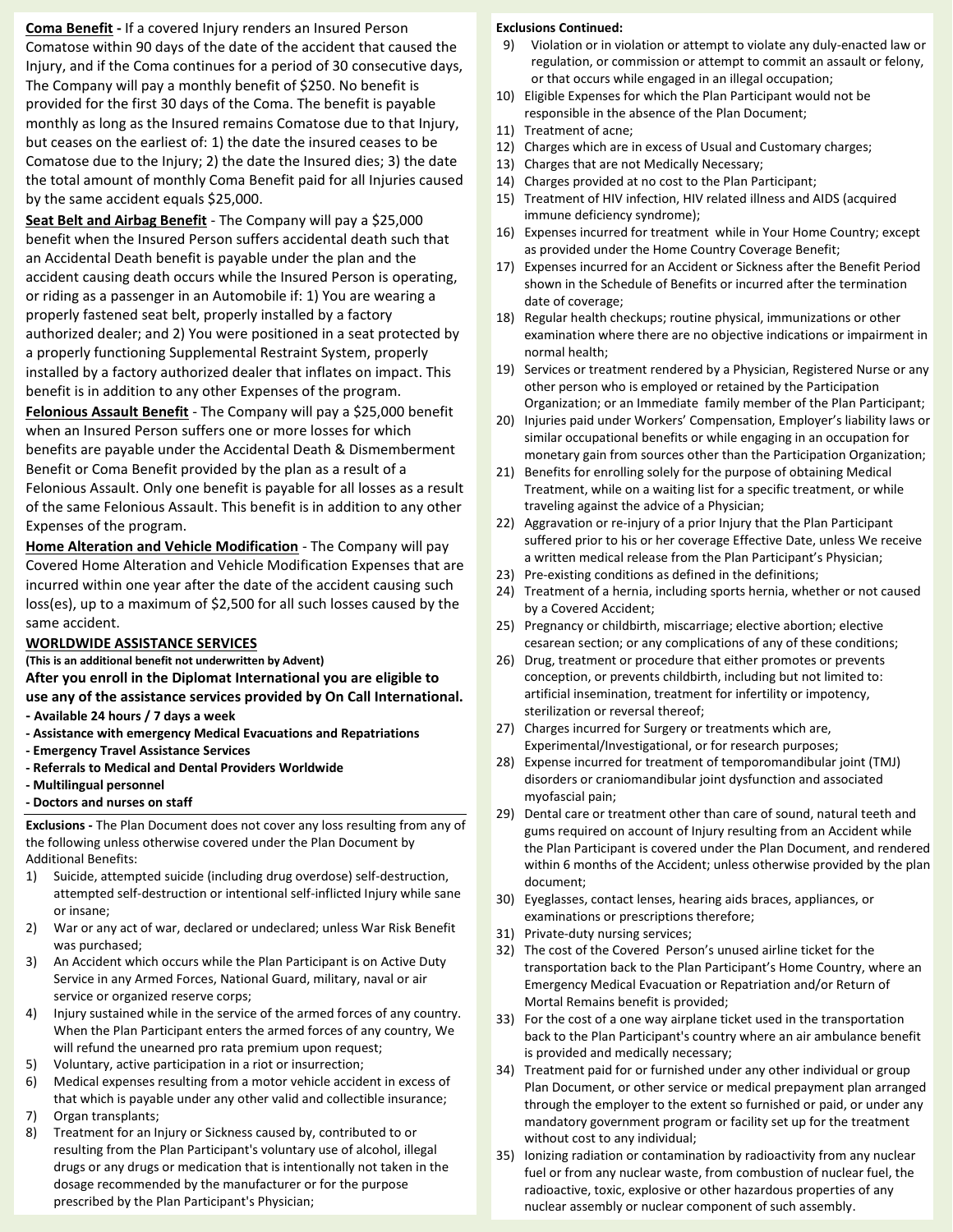#### **Exclusions Continued:**

- 36) Plan Participant being exposed to the utilization of nuclear, chemical, or biological weapons of mass destruction.
- 37) Travel in or upon: (a) A snowmobile; (b) A water jet ski; (c) Any two or three wheeled motor vehicle, other than a motorcycle registered for on-road travel; (d) Any off road motorized vehicle not requiring licensing as a motor vehicle; when used for recreation or competition. Unless Hazardous Activity Benefit is purchased.
- 38) Injury sustained while taking part in: mountaineering; hang gliding; parachuting; bungee jumping; racing by horse, motor vehicle or motorcycle; snowmobiling; motorcycle/motor scooter riding; scuba diving, involving underwater breathing apparatus; water skiing; snow skiing; spelunking; parasailing; white water rafting; surfing, unless part of a school credit course; and snowboarding. Unless Hazardous Activity Benefit is purchased.
- 39) Practice or play in any amateur, club, intramural, interscholastic, intercollegiate, sports contest or competition; Unless Athletic Sports Activity Benefit is purchased.
- 40) Practice or play in any professional or semiprofessional contest or competition;
- 41) Rest cures or custodial care;
- 42) Treatment of Mental and Nervous Disorders;
- 43) Weight reduction programs or surgical treatment of obesity or venereal disease;
- 44) Elective or Cosmetic surgery and Elective Treatment or treatment for congenital anomalies (except as specifically provided), except for reconstructive surgery on a diseased or injured part of the body (Correction of a deviated nasal septum is considered cosmetic surgery unless it results from a covered Injury or Sickness);
- 45) Travel or flight in or on any vehicle for aerial navigation, including boarding or alighting from:
	- a) While riding as a passenger in any Aircraft not intended or licensed for the transportation of passengers; or
	- b) While being used for any test or experimental purpose; or
	- c) While piloting, operating, learning to operate or serving as a member of the crew thereof; or
	- d) while traveling in any such Aircraft or device which is owned or leased by or on behalf of the Participation Organization of any subsidiary or affiliate of the Participation Organization, or by the Plan Participant or any member of his household.
	- e) A space craft or any craft designed for navigation above or beyond the earth's atmosphere; or
	- f) An ultralight, hang-gliding, parachuting or bungee-cord jumping. Unless Hazardous Activity Benefit is purchased. Except as a fare paying passenger on a regularly scheduled commercial airline or as a passenger in a non-scheduled, private aircraft used for business or pleasure purposes.

In addition to any of the exclusions listed above, for Eligible Expenses under Trip Interruption, this Insurance also does not cover the following:

- 1) The Plan Participant or Traveling Companion or Traveling Companion's family making changes to personal plans; having business or contractual obligations; being unable to obtain necessary travel documents (passports, visas, etc.); being detained or having property confiscated by customs authorities; carrier caused delays (including bad weather);
- 2) Prohibition or regulatory by any government; default of yacht charter companies; default of the organization from which the Plan Participant purchased their trip arrangements;
- 3) A Pre-Existing Condition existing prior to the Plan Participant's departure from their Home Country.

In addition to any of the exclusions listed above, for Eligible Expenses under Baggage Loss and Delay, this Insurance also does not cover the following:

(1) Animals; (2) Artificial teeth or limbs, hearing aids; (3) Sunglasses, contact lenses or eyeglasses; (4) Documents of any kind, including but not limited to documents, bills, currency, deeds, evidences of debt, letters of credit, stamps, credit cards, money, notes, securities, transportation or other tickets.

**Jurisdiction Limitation:** Coverage is not available for citizens of Australia or residents of New York, Maryland and South Dakota. Coverage is not available in Iran. **Refund of Plan Cost** - A refund of the plan cost, less a \$25 processing fee, will be considered only when written request is received by Global Underwriters prior to the Effective Date of Individual coverage. After the Effective Date of Individual coverage, the plan cost is considered fully earned and non-refundable. Partial refunds are not available.

**Renewal** - Coverage under this Plan is not renewable. If additional coverage time is needed, a new application and subscription agreement must be completed and correct plan cost submitted to Global Underwriters Agency. A new Deductible, Coinsurance, other limits, and Pre-existing Condition Exclusion will apply at each succeeding or subsequent Period of Coverage.

**Excess Benefits -** All Coverage, except Accidental Death & Dismemberment, shall be in excess of all other valid and collectible insurance.

**Subscription Agreement -** I hereby apply to be a Plan Participant of the Fairmont Specialty Trust (the "Trust") and to participate in the insurance coverage extended by certain underwriters at Lloyd's ('the Insurers') to Plan Participants under the Trust (the "Coverage"). I understand that the Coverage is not a general health insurance product, but is intended for use in the event of a sudden and unexpected event while traveling outside my Home Country. I understand that the Coverage extended to me will terminate upon my return to my Home Country unless I qualify for a Benefit Period or Home Country Coverage. I understand that I may obtain full details of the Coverage by requesting a copy of the Master Policy from the Plan Administrator. I understand that the liability of the Insurers as underwriters of the Coverage is as provided in the Master Policy. By acceptance of coverage and/or submission of any claim for benefits, the Plan Participant ratifies the authority of the signer to so act and bind the Plan Participant. The Plan Participant undertakes to make all premium payments as they fall due in respect of the Coverage extended to them. The Trustee shall not be responsible for the administration of such premium payments. If the Plan Participant fails to make any premium payment due in respect of the Coverage extended to them, subject to the discretion of the Insurance Company, such Coverage will lapse. The Plan Participant hereby confirms the accuracy of all information validity of all representations and warranties provided to the Trustee in connection with its participation in the Plan and/or the subscription for the insurance coverage, howsoever provided, including the terms of this Subscription Agreement, (together "Representations & Warranties"). The Plan Participant acknowledges that certain of such information will be relied upon by the Insurers as providers of the Coverage and that any inaccuracy therein may result in the invalidity of such Coverage as it relates to the Plan Participant, the loss of Coverage and all monies paid in relation thereto. The Plan Participant hereby undertakes to inform the Trustee of any change to any of matter that forms the subject of any of the Representation & Warranties. The Plan Participant hereby undertakes to indemnify and hold harmless the Trustee against any loss or damage (including attorneys fees) occasioned by any inaccuracy in any Representation & Warranty or failure to advise the Trustee of any change in any matter that forms the subject of any of the Representation & Warranties. The Plan Participant agrees that the Trustee shall be entitled to rely on and to act in accordance with any written instruction purported to be provided by the Plan Participant and the Plan Participant hereby undertakes to indemnify and hold harmless the Trustee against any loss or damage (including attorneys fees) occasioned by the Trustee acting in accordance with any such instruction. Payments under the terms of the Coverage shall be paid by the Insurers to the Plan Participant or directly to a provider if assignment of benefits has been authorized. The Trustee shall not be responsible for the administration of such payments.

**Complaints -** In the event that you remain dissatisfied and wish to make a complaint, you can do so at any time by referring the matter to the Complaints team at Lloyd's: Complaints, Lloyd's, One Lime Street, London, EC3M 7HA Tel: +44 207 327 5693 Fax: +44 207 327 5225

E-mail: complaints@lloyds.com Website: www.lloyds.com/complaints Details of Lloyd's complaints procedure are set out in a leaflet "Your Complaint – How We Can Help" available at www.lloyds.com/complaints and are also available from the above address. If you remain dissatisfied after Lloyd's has considered your complaint, you may have the right to refer your complaint to the Financial Ombudsman Service (United Kingdom).

Please keep this Evidence of Coverage as a general summary of the insurance as specified in the Plan Document issued to and on file with Diplomat International. The Plan Document contains a complete description of all of the terms and conditions including: the benefits, provisions, exclusions of the insurance plan as underwritten by Advent Underwriting Limited of behalf of Syndicate 780 at Lloyd's. The Plan Document will prevail in the event of any discrepancy between this Evidence of Coverage and the Plan Document.

This insurance is not subject to, and will not be administered as a PPACA (Patient Protection and Affordable Care Act) insurance plan. PPACA requires certain U.S. residents and citizens obtain PPACA compliant insurance coverage. This policy is not subject to guaranteed issuance or renewal.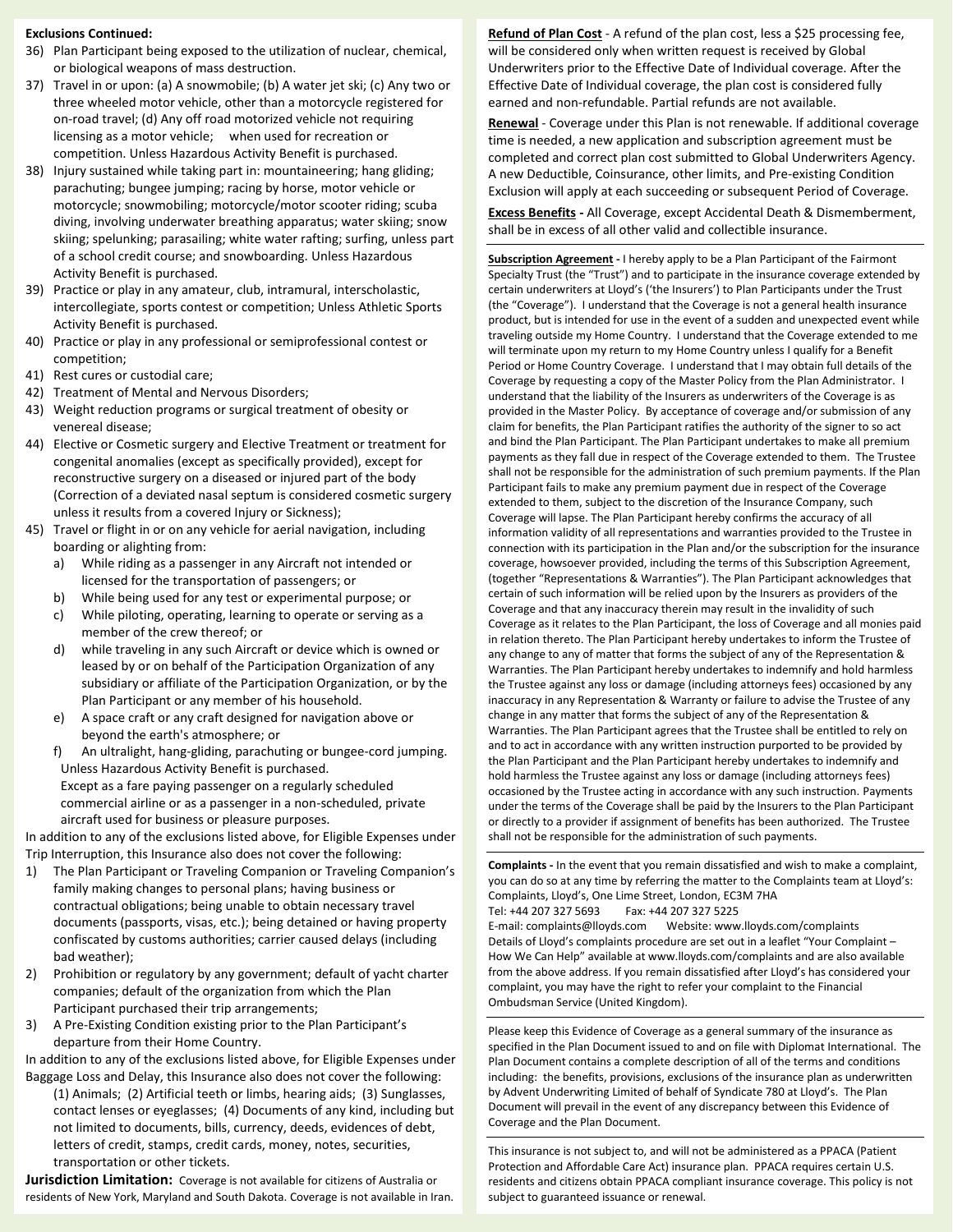| <b>Diplomat International (Daily Rates)</b> |                   |                                       |                         |
|---------------------------------------------|-------------------|---------------------------------------|-------------------------|
| Plan A -                                    | <b>With \$250</b> | Plan B -                              | <b>With \$250</b>       |
| \$50,000                                    | <b>Deductible</b> | \$100,000                             | <b>Deductible</b>       |
| <b>Ages 18 -29</b>                          | \$0.92            | <b>Ages 18 -29</b>                    | \$1.11                  |
| <b>Ages 30-39</b>                           | \$1.11            | <b>Ages 30-39</b>                     | \$1.30                  |
| <b>Ages 40-49</b>                           | \$1.96            | <b>Ages 40-49</b>                     | \$2.11                  |
| <b>Ages 50-59</b>                           | \$3.18            | <b>Ages 50-59</b>                     | \$3.65                  |
| <b>Ages 60-64</b>                           | \$3.82            | <b>Ages 60-64</b>                     | \$4.67                  |
| <b>Ages 65-69</b>                           | \$4.50            | <b>Ages 65-69</b>                     | \$5.00                  |
| <b>Ages 70-79</b>                           | \$6.61            | <b>Ages 70-79</b>                     | \$9.28                  |
| 80+ (\$20K                                  | \$12.60           | 80+ (\$20K                            | N/A                     |
| max)                                        |                   | max)                                  |                         |
| <b>Dependent</b>                            | \$0.67            | <b>Dependent</b>                      | \$0.86                  |
| <b>Child</b>                                |                   | <b>Child</b>                          |                         |
| <b>Child Alone</b>                          | \$1.01            | <b>Child Alone</b>                    | \$1.25                  |
| Plan C -                                    | <b>With \$250</b> | Plan D -                              | <b>With \$250</b>       |
| \$250,000                                   | <b>Deductible</b> | \$500,000                             | <b>Deductible</b>       |
| <b>Ages 18 -29</b>                          | \$1.17            | <b>Ages 18 -29</b>                    | \$1.29                  |
| <b>Ages 30-39</b>                           | \$1.47            | <b>Ages 30-39</b>                     | \$1.77                  |
| <b>Ages 40-49</b>                           | \$2.22            | <b>Ages 40-49</b>                     | \$2.39                  |
| <b>Ages 50-59</b>                           | \$3.78            | <b>Ages 50-59</b>                     | \$4.01                  |
| <b>Ages 60-64</b>                           | \$4.94            | <b>Ages 60-64</b>                     | \$5.38                  |
| <b>Ages 65-69</b>                           | \$5.22            | <b>Ages 65-69</b>                     | \$5.59                  |
| <b>Ages 70-79</b>                           | N/A               | <b>Ages 70-79</b>                     | N/A                     |
| 80+ (\$20K                                  | N/A               | 80+ (\$20K                            | N/A                     |
| max)                                        |                   | max)                                  |                         |
| <b>Dependent</b>                            | \$0.91            | <b>Dependent</b>                      | \$1.01                  |
| <b>Child</b>                                |                   | <b>Child</b>                          |                         |
| <b>Child Alone</b>                          | \$1.37            | <b>Child Alone</b>                    | \$1.55                  |
| Plan E -                                    | <b>With \$250</b> |                                       |                         |
| \$1,000,000                                 | <b>Deductible</b> |                                       | This plan is for        |
| <b>Ages 18 -29</b>                          | \$1.50            | individuals while                     |                         |
| <b>Ages 30-39</b>                           | \$2.00            | traveling outside their               |                         |
| <b>Ages 40-49</b>                           | \$2.71            | home country,<br>internationally, but |                         |
| <b>Ages 50-59</b>                           | \$4.21            |                                       | not to the USA.         |
| <b>Ages 60-64</b>                           | \$6.21            |                                       |                         |
| <b>Ages 65-69</b>                           | \$6.46            |                                       | Diplomat                |
| <b>Ages 70-79</b>                           | N/A               |                                       | International must      |
| 80+ (\$20K                                  | N/A               |                                       | <u>be purchased for</u> |
| max)<br><b>Dependent</b>                    | \$1.08            |                                       |                         |
| <b>Child</b>                                |                   |                                       | <u>a Minimum of 5</u>   |
| <b>Child Alone</b>                          | \$1.69            |                                       | <u>days.</u>            |
|                                             |                   |                                       |                         |

### **Optional Enhancement Benefits**

**War Risk Coverage: please call your agent or Global Underwriters Agency for a quote.**

### **Enhanced AD&D Benefit Rates (Per Person / Month)**

| \$100,000 Total Coverage   | \$6.00  | <b>Total AD&amp;D</b> |
|----------------------------|---------|-----------------------|
| \$250,000 Total Coverage   | \$18.00 | coverage includes     |
| \$500,000 Total Coverage   | \$38.00 | the \$25,000 base     |
| \$750,000 Total Coverage   | \$58.00 | amount.               |
| \$1,000,000 Total Coverage | \$78.00 |                       |

### **Optional Enhancement Benefits**

**Home Country Coverage Benefit** - provides limited coverage under Your Medical Expense Benefit while in Your Home Country. The plan pays 80% up to \$5,000 of Covered Expenses, then 100% to a maximum of 1) \$50,000 for Incidental Trip(s) to your Home Country or 2) \$10,000 for Extension of Benefits (Follow Me Home Coverage). **(Apply 1.10 factor to your total premium)**

**Athletic Sports & Hazardous Activity Benefit** - provides coverage if Your Injury or Illness results from the below enumerated Athletic Sports & Hazardous activities. NOTE: Any Athletic Sport & Hazardous Activity not expressly covered hereunder is excluded from this policy unless the activity is approved by the company prior to purchase or the activity is non-contact and engaged in by You solely for leisure, recreation, entertainment, or fitness purposes only.

#### *Table 1: For the below listed activities apply the 1.25 factor to the base premium:*

**(1) Low Option -** BMX; Bobsledding; Bungee Jumping; Canoeing/Kayaking; Canopying; Cave tubing; Hang Gliding; Horseback Riding; Hot Air Ballooning; Jet Skiing; Martial Arts/Karate (Non-competitive); Motor Scooter; Motorcycling; Mountain Biking; Piloting any Non-commercial Aircraft; Safari; Scuba Diving (Not to exceed 30 feet, Resort Course or equivalent required); Snow Skiing (Recreational); Snowboarding (Recreational); Snowmobiling; Spelunking/Caving; Surfing (Recreational); Trekking (Not exceeding Class IV Difficulty on Yosemite Decimal System); Wakeboarding; Water skiing; Whitewater Rafting (Class I through V rapids); Wind Surfing; Zip Lining.

#### *For the below listed activities apply the 1.25 factor to the base premium plus the monthly flat rate listed:*

### **(2) Middle Option - additional \$25.00 flat monthly rate**

Aerial Photograph (Use of proper restraints required); BMX (Racing or Competitive); Flying in any chartered/leased aircraft or helicopter; Heli-skiing; High Diving; Hot Air Ballooning (As a pilot); Mountain Climbing (14,000 ft. & below - Ropes & proper safety equipment required); Parachuting; Paragliding; Parasailing; Parascending; Rock Climbing (Ropes & proper safety equipment required); Scuba Diving (Below 30 feet, PADI/NAUI Certification required, or insured must be accompanied by a certified diving instructor); Skydiving; Snow Skiing Off-Piste.

### **(3) High Option - additional \$50.00 flat monthly rate**

Big Game Hunting (Use of Firearms); Diving with Sharks; Mountain Climbing (14,000 ft. & above - Ropes, proper safety equipment & certified guide required); Running with the Bulls; Security Detail (use of firearms).

### *Table 2: For the below listed Intercollegiate, Interscholastic Athletics, Club Sports, and Organized Amateur Sports, apply the*

*1.25 factor to the base premium plus the monthly flat rate listed.* Under this enhancement, the Benefit is reduced to \$20,000 for any Covered Injury or Illness resulting from:

#### **(1) Low Option - additional \$12.00 flat monthly rate**

Ballet; Baseball; Cheerleading; Cross Country; Diving; Equestrian; Fencing; Field Hockey; Golf; Polo (Horse); Polo (Water); Rowing; Softball; Surfing; Swimming; Tennis; Track & Field; Volleyball.

#### **(2) Middle Option - additional \$26.00 flat monthly rate**

Basketball; Competitive Cycling (Road, Track, CX); Ice Hockey; Inline Skating (Helmet & Proper Equipment Required); Lacrosse; Martial Arts/Karate; Modern Pentathlon; Skiing (Slalom, Giant Slalom, Downhill); Ski Jumping; Wrestling.

#### **(3) High Option - additional \$80.00 flat monthly rate**

Football (No Division One); Gymnastics; Rugby (No Division One); Soccer.